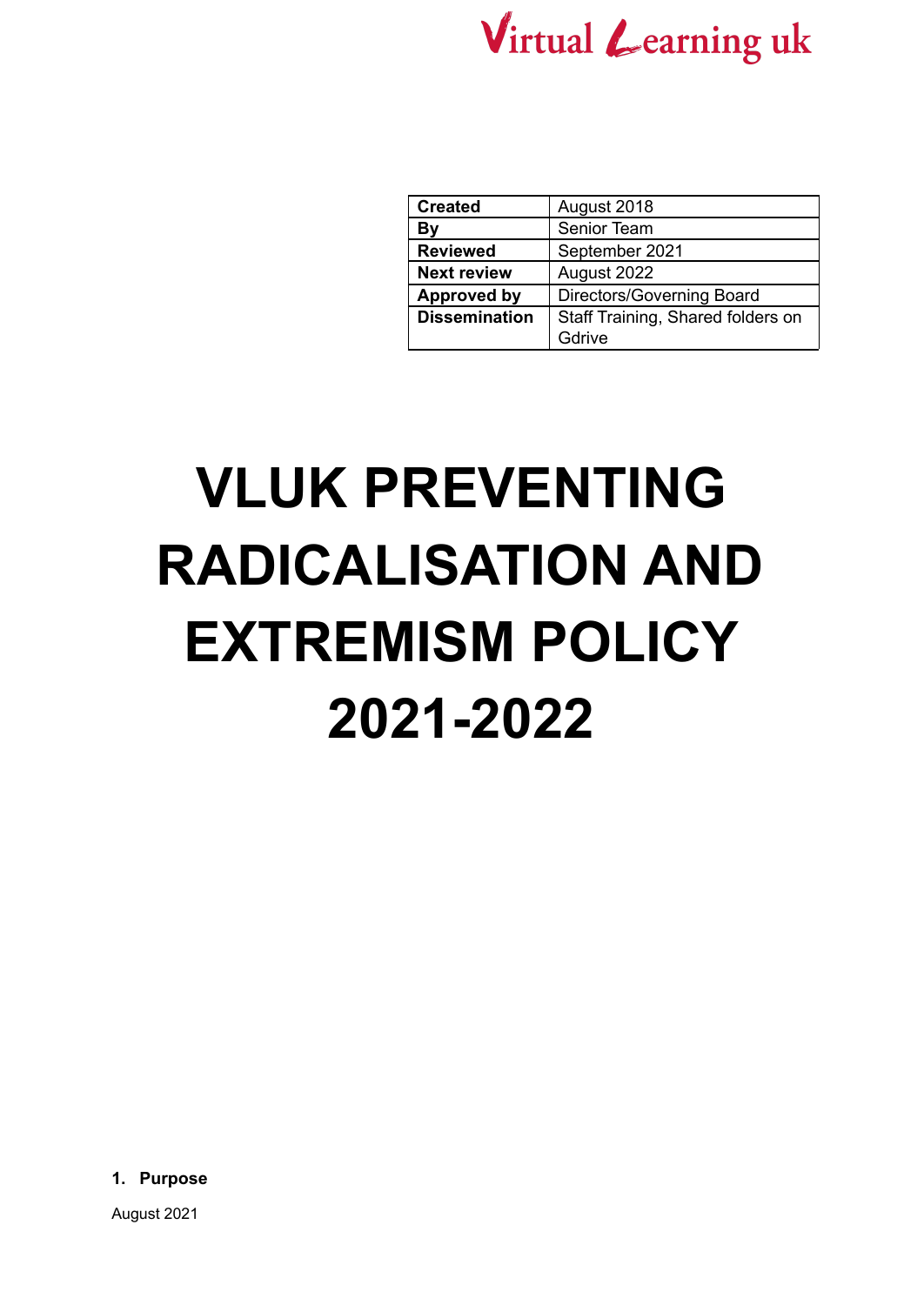

Virtual Learning UK (VLUK) is committed to providing a secure environment for learners, where children feel safe and are kept safe. All adults at VLUK recognise that safeguarding is everyone's responsibility irrespective of the role they undertake or whether their role has direct contact or responsibility for children or not.

In adhering to this policy, and the procedures therein, staff and visitors will contribute to VLUK's delivery of the outcomes to all learners, as set out in the Children Act 2004\*. This Preventing Extremism and Radicalisation Policy is one element within our overall organisation's arrangements to Safeguard and Promote the Welfare of all Children in line with our statutory duties of the Education Act 2002.

VLUK's 'Preventing Extremism and Radicalisation Policy' also draws upon the guidance contained in DfE Guidance "Keeping Children Safe in [Education,](https://assets.publishing.service.gov.uk/government/uploads/system/uploads/attachment_data/file/1007260/Keeping_children_safe_in_education_2021.pdf) 2021".

*\* the physical, mental health and emotional well-being of children; the protection of children from harm and neglect; the education, training and recreation of children; the contribution made by them to society; and their social and economic well-being.*

### **2. VLUK Ethos and Practice**

When operating this policy VLUK uses the following accepted Governmental definition of extremism which is:

'Vocal or active opposition to fundamental British values, including democracy, the rule of law, individual liberty and mutual respect and tolerance of different faiths and beliefs; and/or calls for the death of members of our armed forces, whether in this country or overseas'.

There is no place for extremist views of any kind on our VLUK campuses, whether from internal sources — learners, staff, or external sources - external agencies or individuals. Our learners see our Campuses as a safe place where they can explore controversial issues safely and where our teachers encourage and facilitate this — we have a duty to ensure this happens.

At VLUK we recognise that extremism and exposure to extremist materials and influences can lead to poor outcomes for learners and so should be addressed as a safeguarding concern as set out in this policy. We also recognise that if we fail to challenge extremist views we are failing to protect our learners.

Extremists of all persuasions aim to develop destructive relationships between different communities by promoting division, fear and mistrust of others based on ignorance or prejudice and thereby limiting the life chances of young people. Education is a powerful weapon against this; equipping young people with the knowledge, skills and critical thinking, to challenge and debate in an informed way.

Therefore, at VLUK we will provide a curriculum, delivered by skilled professionals, so that our learners are enriched, understand and become tolerant of difference and diversity and also to ensure that they thrive, feel valued and not marginalized.

Furthermore, we at VLUK are aware that young people can be exposed to extremist influences or prejudiced views from an early age which emanate from a variety of sources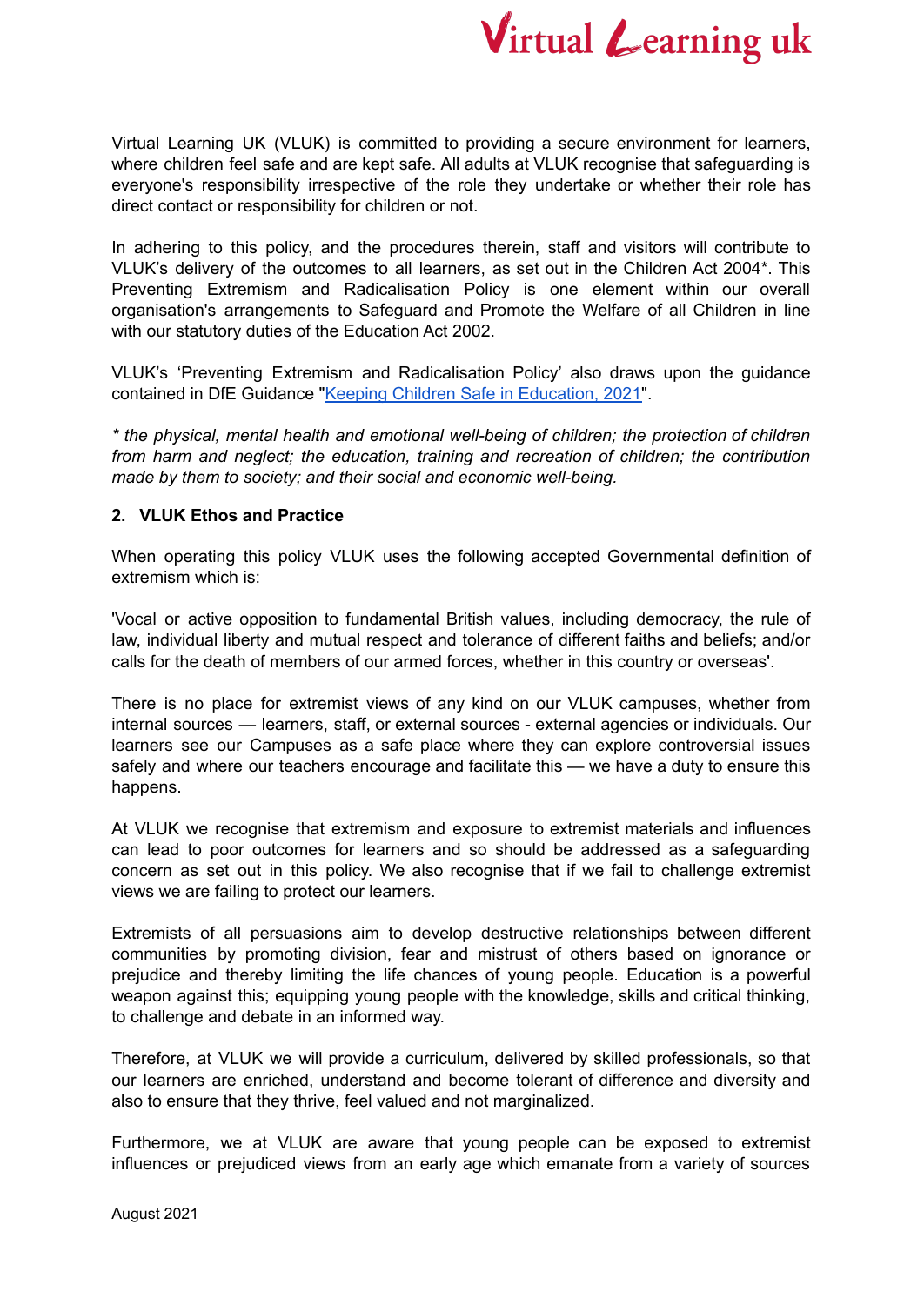

and media, including via the internet, and at times learners may themselves reflect or display views that may be discriminatory, prejudiced or extremist, including using derogatory language.

Any prejudice, discrimination or extremist views, including derogatory language, displayed by learners or staff will always be challenged and where appropriate dealt with in line with our Behaviour Policy for learners and Disciplinary Procedures as outlined in our Employee Handbook for staff.

As part of wider safeguarding responsibilities VLUK staff will be alert to:

- Disclosures by learners of their exposure to the extremist actions, views or materials of others outside of our Campuses, such as in their homes or community groups, especially where learner s have not actively sought these out;
- Graffiti symbols, writing or art work promoting extremist messages or images;
- learners accessing extremist material online, including through social networking sites:
- Parental reports of changes in behaviour, friendship or actions and requests for assistance;
- Partner schools, local authority services, police reports of issues affecting learner s in other school, colleges or settings;
- learner s voicing opinions drawn from extremist ideologies and narratives;
- Use of extremist or 'hate' terms to exclude others or incite violence;
- Intolerance of difference, whether secular or religious or, in line with our equalities policy, views based on, but not exclusive to, gender, disability, homophobia, race, colour or culture;
- Attempts to impose extremist views or practices on others;
- Anti-western or Anti-British views.

VLUK Campuses and education programmes will closely follow any agreed procedure in relation to processes and criteria for safeguarding individuals vulnerable to extremism and radicalisation.

At VLUK, we have determined "British Values" to be:

- Democracy
- The rule of law
- Individual liberty
- Mutual respect
- Tolerance of those with different faiths and beliefs

As a Training Provider, VLUK aim to develop and nurture these by:

- Planning a vibrant, engaging tutorial programme with core ethical values and beliefs at its heart
- Integrating curriculum topic areas with the five key areas as stated above.
- Having a clearly communicated and consistently applied Behaviour Policy so that learners understand what is expected of them and the consequences of both meeting and failing to meet these expectations
- Learner agreements which are regularly referred to and agreed with learners, reiterating that they are part of a community built on mutual respect and understanding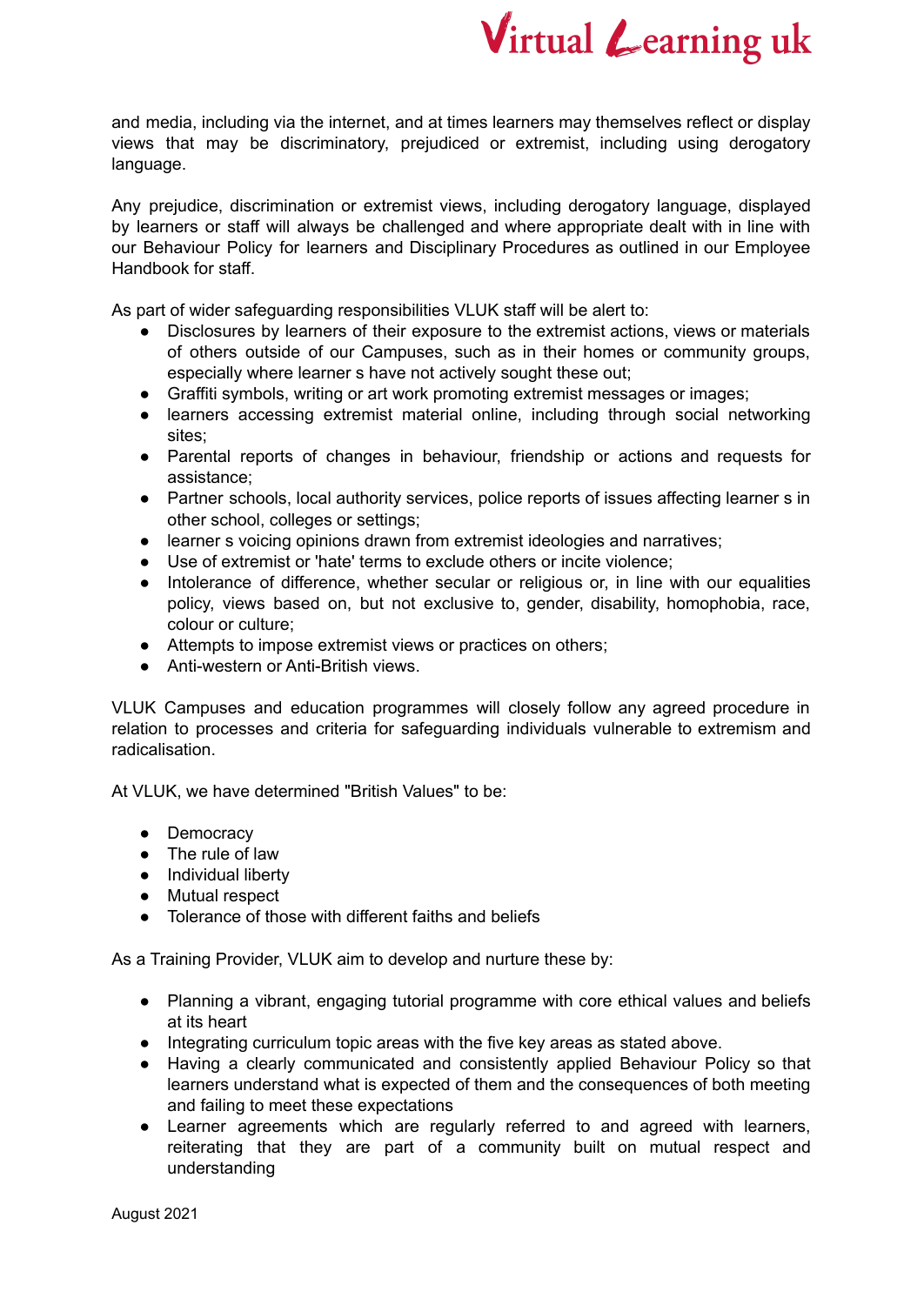

- Adopting restorative approaches, where possible, to resolve any difficulties between members of their community.
- Having a rigorous commitment to learner safety (for example: trips and visits policy and procedures, Safeguarding procedures, Attendance procedures and Health and Safety procedures)

### **3. VLUK Teaching Approaches**

We will all strive to eradicate the myths and assumptions that can lead to some young people becoming alienated and disempowered, especially where the narrow approaches learners may experience elsewhere may make it harder for them to challenge or question these radical influences. VLUK will achieve this by good teaching, primarily via the Tutorial programme.

We will ensure that all of our teaching approaches help our learners build resilience to extremism and give learners a positive sense of identity through the development of critical thinking skills. We will ensure that all of our staff are equipped to recognise extremism and are skilled and confident enough to challenge it.

We will be flexible enough to adapt our teaching approaches, as appropriate, so as to address specific issues so as to become even more relevant to the current issues of extremism and radicalisation. In doing so we will ensure all staff take the online PREVENT training course which is part of VLUK's safeguarding training package.

Therefore, VLUK will aim to raise awareness of the Prevent Strategy through Online Staff Training at the start of the academic year. The knowledge taken, will then be directly implemented into teaching practice where possible and appropriate. This will work in conjunction with our approach to the **personal development** of learners as defined in [OFSTED's](https://www.gov.uk/government/publications/further-education-and-skills-inspection-handbook-eif/further-education-and-skills-handbook-for-september-2021) Further education & skills inspection Handbook published in September 2021 and will include the use of tutorials to help further promote rounded development of our learners.

Our goal is to build mutual respect and understanding and to promote the use of dialogue not violence as a form of conflict resolution. We will achieve this by using a curriculum that includes:

- Tutorial programmes;
- Open discussion and debate;
- Work on anti-violence and a restorative approach addressed throughout curriculum and the behaviour policy;
- A curriculum that integrates the Prevent agenda.

We will also work with partner organisations, families and communities in our efforts to ensure VLUK understands and embraces local context and values in challenging extremist views and to assist in the broadening of our learners' experiences and horizons.

We will help support learners who may be vulnerable to such influences as part of our wider safeguarding responsibilities and where we believe a learner is being directly affected by extremist materials or influences we will ensure that that learner is offered mentoring. Additionally in such instances VLUK will seek external support from the relevant Local Authority and/or local partnership structures working to prevent extremism.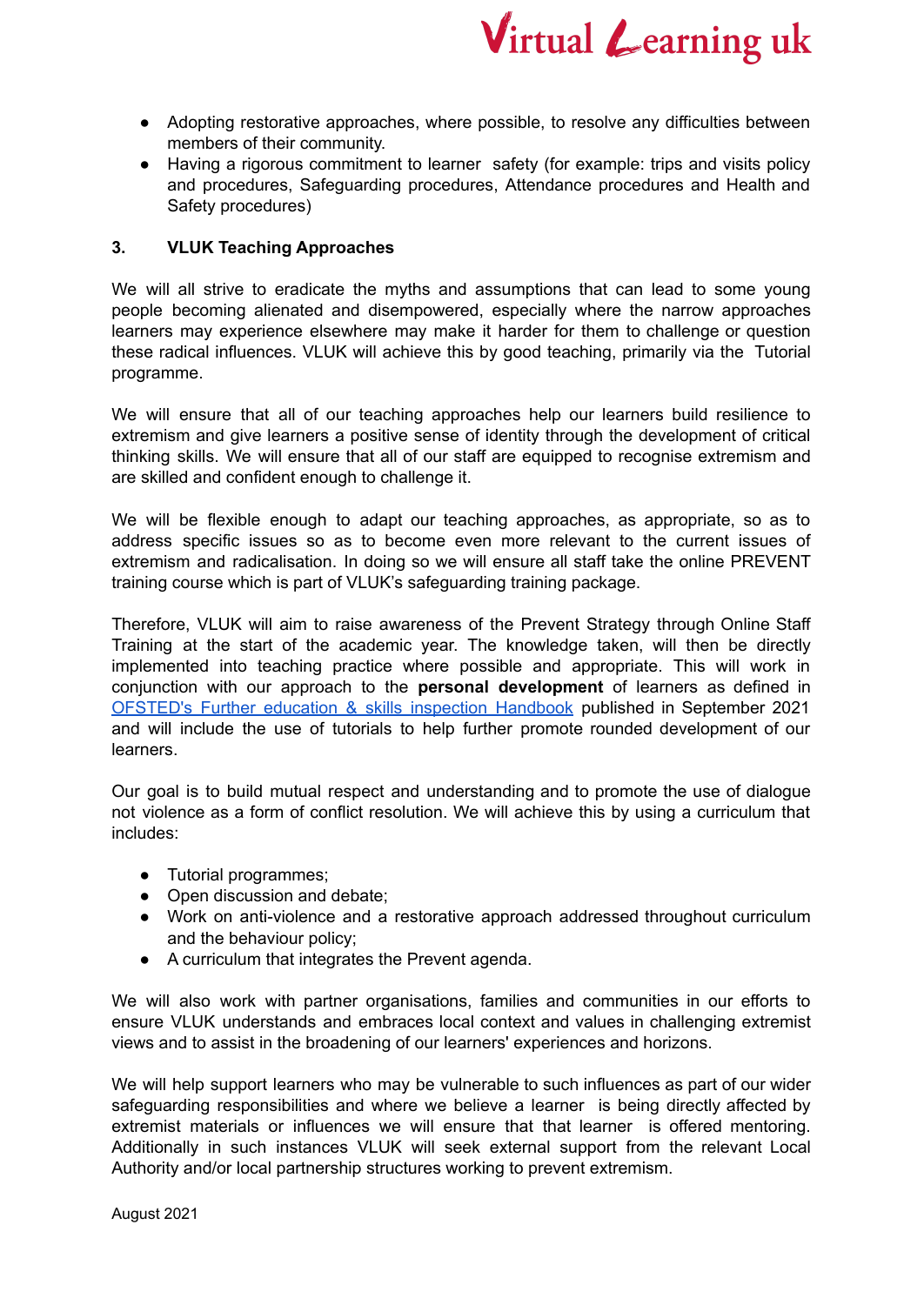

At VLUK we will promote the values of democracy, the rule of law, individual liberty, mutual respect and tolerance for those with different faiths and beliefs. We will teach and encourage learners to respect one another and to respect and tolerate differences, especially those of a different faith or no faith. It is indeed our most fundamental responsibility to keep our learners safe and prepare them for life in modern multicultural Britain and globally.

## 4. **Use of External Agencies and Speakers**

At VLUK we encourage the use of external agencies or speakers to enrich the experiences of our learners, however we will positively vet those external agencies, individuals or speakers who we engage to provide such learning opportunities or experiences for our learners.

These external agencies will be vetted to ensure that we do not unwittingly use agencies that contradict each other with their messages or that are inconsistent with, or are in complete opposition to, VLUK values and ethos. We must be aware that in some instances the work of external agencies may not directly be connected with the rest of the school curriculum so we need to ensure that this work is of benefit to learners.

VLUK will assess the suitability and effectiveness of input from external agencies or individuals to ensure that:

- Any messages communicated to learners are consistent with the ethos of VLUK Campuses and do not marginalise any communities, groups or individuals;
- Any messages do not seek to glorify criminal activity or violent extremism or seek to radicalise learner s through extreme or narrow views of faith, religion or culture or other ideologies;
- Activities are properly embedded in the curriculum and clearly mapped to schemes of work to avoid contradictory messages or duplication;
- Activities are matched to the needs of learner s;
- Activities are carefully evaluated by schools to ensure that they are effective.

We recognise, however, that the ethos of our education programmes is to encourage learners to understand opposing views and ideologies, appropriate to their age, understanding and abilities, and to be able to actively engage with them in informed debate, and we may use external agencies or speakers to facilitate and support this.

Therefore by delivering an applied curriculum in relation to the learner 's area of study and a tutorial programme augmented by the use of external sources where appropriate, we will strive to ensure our learner s recognise risk and build resilience to manage any such risk themselves where appropriate to their age and ability but also to help learners develop the critical thinking skills needed to engage in informed debate.

## **5. Whistle Blowing**

Where there are concerns of extremism or radicalisation learners, Staff and Managing Directors will be encouraged to make use of our internal systems to Whistle Blow or raise any issue in confidence.

August 2021